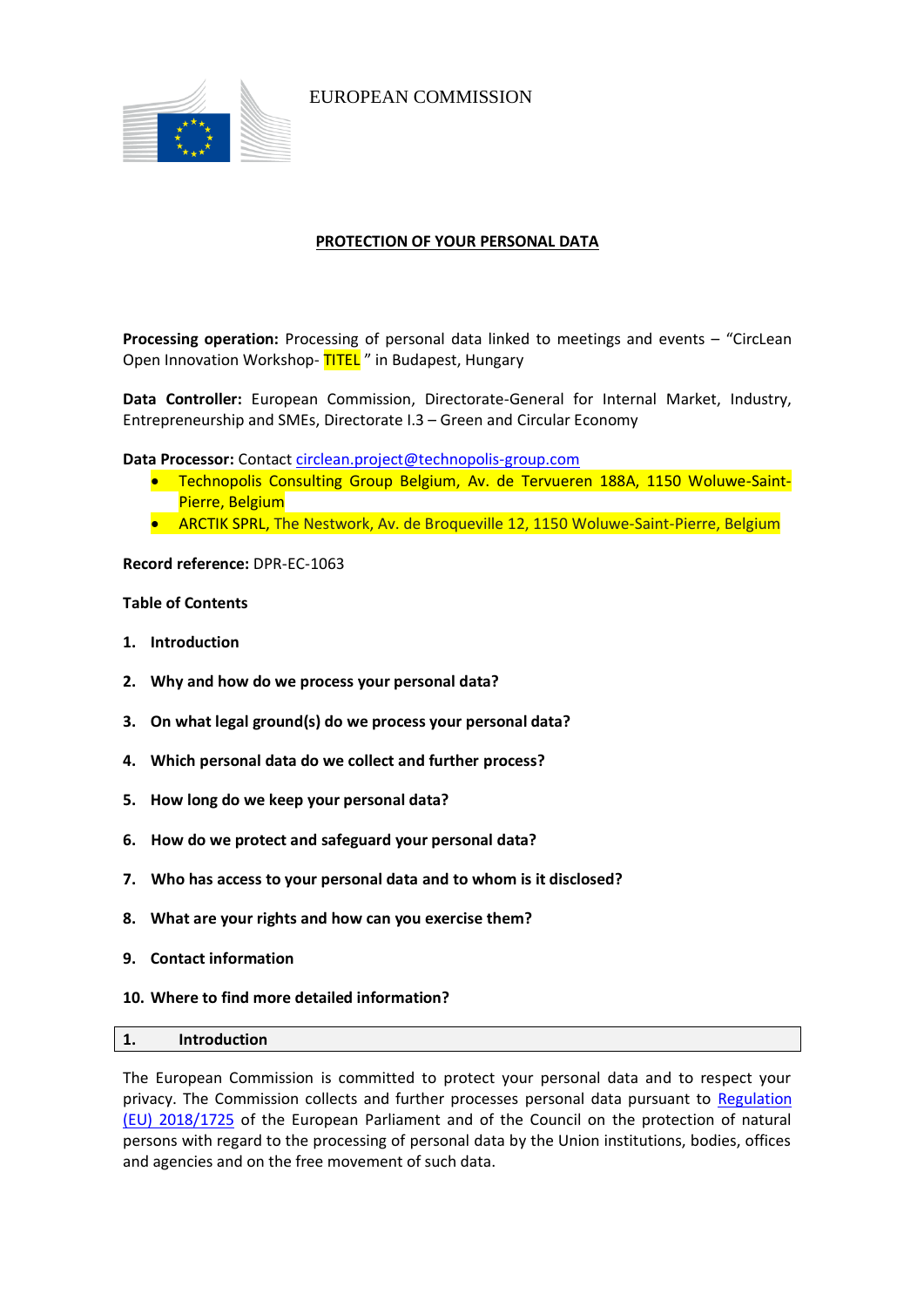This privacy statement explains the reason for the processing of your personal data in the context of a workshop, organised by the European Commission. It explains the way we collect, handle and ensure protection of all personal data provided, how that information is used and what rights you have in relation to your personal data. It also specifies the contact details of the responsible Data Controller with whom you may exercise your rights, the Data Protection Officer and the European Data Protection Supervisor.

The information in relation to the processing of personal data linked to meetings and events, organised by the services of the European Commission, is presented below.

## **2. Why and how do we process your personal data?**

Purpose of the processing operation: the European Commission collects and further processes your personal data to provide you with information about the specific workshop (before, during and after) and to process your application for participation in that workshop.

Your personal data will not be used for any automated decision-making including profiling.

Live web-streaming and audio-visual recording at the workshop of the speakers, organisers and participants, as well as photographs of the speakers and panoramic photographs of participants and organisers will be taken and published in the context of the workshop.

The audience or non-speaker participants are not photographed individually or in groups. They may however appear on panoramic photographs of the whole event/audience.

Participants that do not wish to be part of the above web-streaming and recording/publishing activities have the possibility to object to processing.

Data subjects can object to processing by not turning on their camera or by sitting in at indicated seating at the back of the venue or wearing a different coloured badge band (further guidance will be given at the registration desk the day of the event).

## **3. On what legal ground(s) do we process your personal data?**

The processing operations on personal data, linked to the organisation, management, follow-up and promotion of the workshop (including web-streaming, photos, audio-visual recording) are necessary for the management and functioning of the Commission, as mandated by the Treaties. Those provisions are in particular, Article 11 of the Treaty on European Union and Article 15 of the Treaty on the Functioning of the European Union.

Consequently, those processing operations are lawful under Article 5(1)(a) of Regulation (EU) 2018/1725 (processing is necessary for the performance of a task carried out in the public interest or in the exercise of official authority vested in the Union institution or body).

Your consent is required for the following actions during the workshop:

- $\Box$  the processing of your personal data relating to your dietary requirements and/or access requirements;
- $\Box$  the sharing of the workshop attendee list containing your name and affiliation among participants, in order to create working groups to continue the collaborate work launched during the workshop;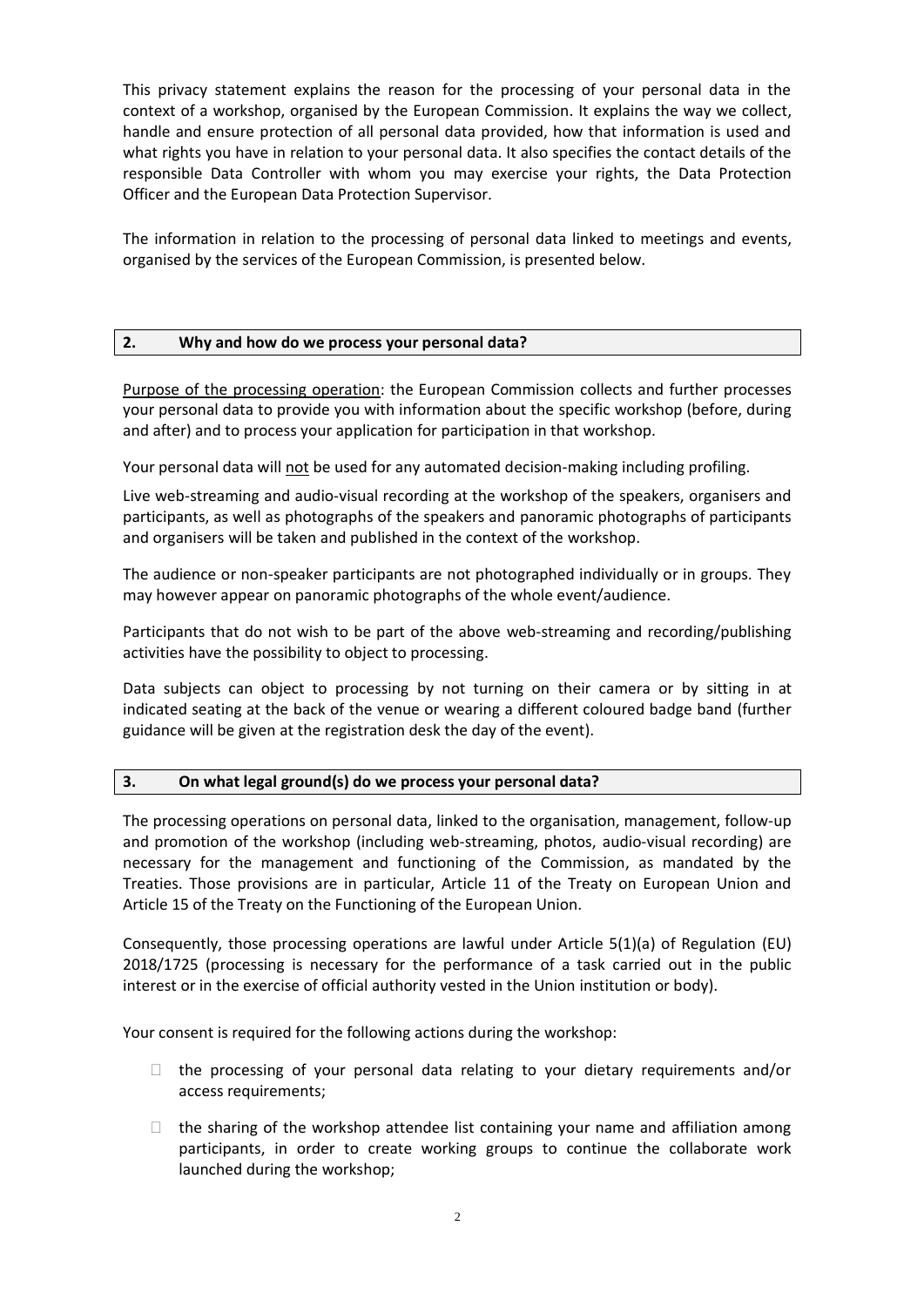- $\Box$  the processing of your personal data for inviting you to future events the data controller may organise;
- $\Box$  the processing of your personal data for managing your subscription to a newsletter of the data controller.

If you opt-in, you are giving us your explicit consent under Article 5(1)(d) of Regulation (EU) 2018/1725 to process your personal data for those specific purposes. You can give your consent via a clear affirmative act by ticking the box(es) on the online registration form.

Your consent for these services can be withdrawn at any time and detailed information on how to withdraw consent can be found under section 8 'What are your rights and how can you exercise them?'.

#### **4. Which personal data do we collect and further process?**

The following personal data may be processed in the context of the workshop:

- contact details (function/title, first name, last name, name of organisation, city, country, e-mail address, telephone number);
- nationality, passport or identity card number and its date of issue and expiry date may be collected, so that the data subjects may obtain access to the premises where the workshop is held;
- dietary requests or specific access requirements (if any).

#### **5. How long do we keep your personal data?**

The Data Controller only keeps your personal data for the time necessary to fulfil the purpose of collection or further processing.

For each of the categories of personal data that may be processed, please find below the retention details and the reference to the relevant record of processing:

- $\Box$  Personal data related to the organisation and management of the workshop (this includes the information given during the registration, before, during or after the event) will be kept for **five years** after the workshop.
- $\Box$  Sensitive personal data relating to dietary and/or access requirements will be deleted as soon as they are no longer necessary for the purpose for which they have been collected in the framework of the workshop, but no later than within **1 month** after the end of the workshop.
- Recordings from the web-streamed workshop will be kept for **2 years** before being deleted. More information is available in the Record of Processing DPR-EC-00306 (Webstreaming of Commission events).
- In case of audio-visual recording of the workshop, the recordings will be kept for **3 months** after the workshop before being deleted. More information is available in the Record of Processing DPR-EC-01937 (Audio-visual recording of meetings).
- $\Box$  Personal data shared with the Directorate-General for Human Resources and Security of the European Commission for the participants to gain access to Commission buildings is kept **for 6 months** after the termination of the link between the data subject and the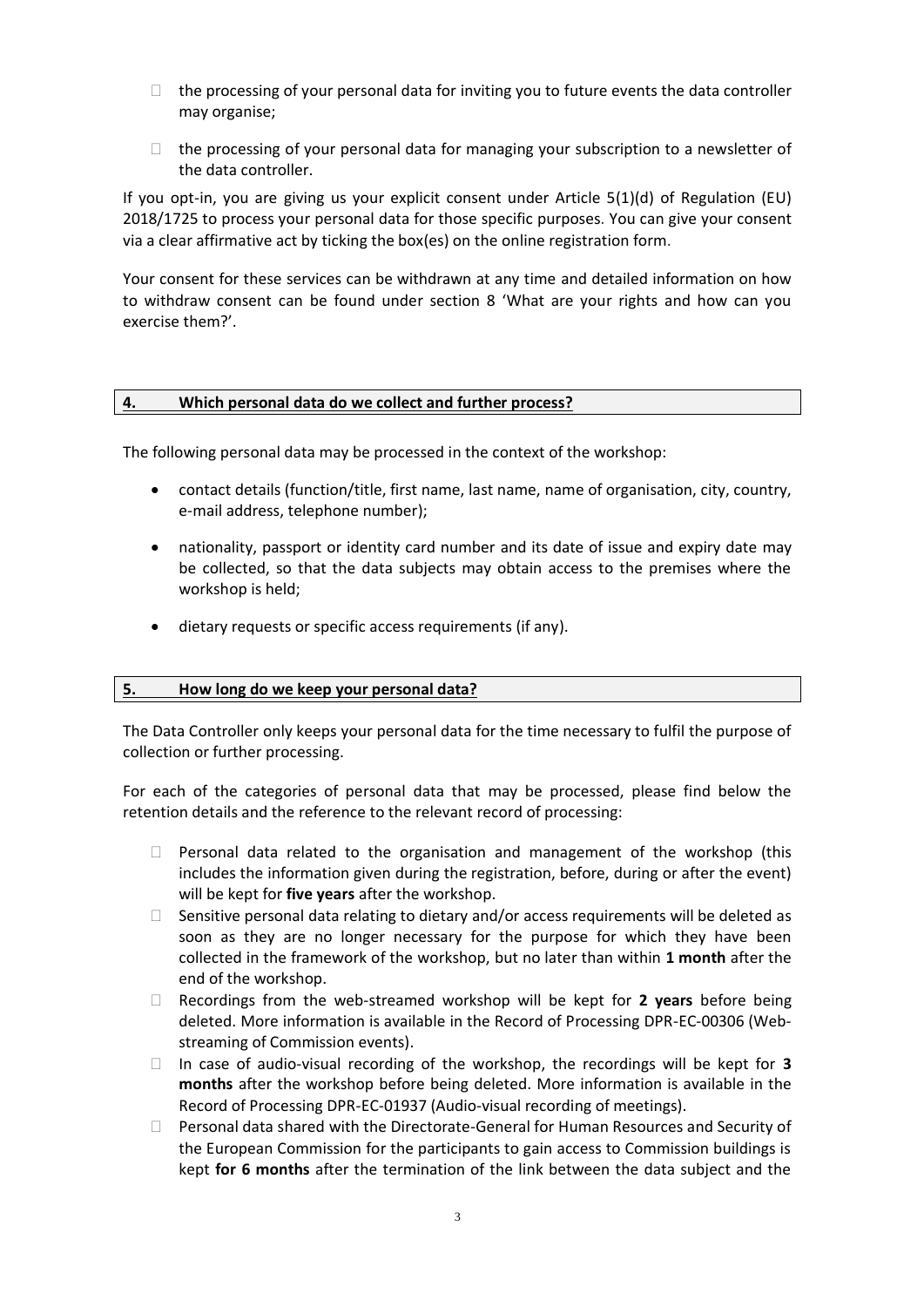Commission. More information is available in the Record of Processing DPR-EC-00655 (Commission Physical Access Control System (PACS)).

- $\Box$  Personal data shared with the controller for future mailing purposes (e.g., for receiving newsletters or invitations to similar events) are processed in line with the Record of Processing DPR-EC-03928 (Management of subscriptions to receive information) and the specific privacy statement prepared by the organising Commission service.
- $\Box$  Selected service providers for organisational purposes (such as caterers, travel agents or event management organisations) are contractually bound to process personal data on behalf of and in line with the instructions of the data controller, keep confidential any data they process and protect it from unauthorised access, use and retention.

## **6. How do we protect and safeguard your personal data?**

All personal data in electronic format (e-mails, documents, databases, uploaded batches of data, etc.) are stored on the servers of the European Commission and/or of its contractors. All processing operations are carried out pursuant to [Commission Decision \(EU, Euratom\) 2017/46](https://eur-lex.europa.eu/legal-content/EN/TXT/?qid=1548093747090&uri=CELEX:32017D0046) of 10 January 2017 on the security of communication and information systems in the European Commission.

In order to protect your personal data, the Commission has put in place a number of technical and organisational measures. Technical measures include appropriate actions to address online security, risk of data loss, alteration of data or unauthorised access, taking into consideration the risk presented by the processing and the nature of the personal data being processed. Organisational measures include restricting access to the personal data solely to authorised persons with a legitimate need to know for the purposes of this processing operation.

The Commission's processors (contractors) are bound by a specific contractual clause for any processing operations of your personal data on behalf of the Commission. The processors have to put in place appropriate technical and organisational measures to ensure the level of security, required by the Commission.

## **7. Who has access to your personal data and to whom is it disclosed?**

Access to your personal data is provided to the Commission staff responsible for carrying out this processing operation and to other authorised Commission staff according to the "need to know" principle. Such staff abide by statutory, and when required, additional confidentiality agreements.

The controller is using a service provider 'a processor' to assist the controller in the organisation of a specific workshop, the controller may also share your information with those service providers for the purposes of organising the workshop. The service providers are referred to as the 'Data Processors' of the workshop.

If the publication of any personal data is foreseen, the privacy statement of the specific workshop will explain the extent of the personal data published and the legal basis for it (e.g. consent).

**Third party IT tools, including Social Media** *(if they are used, this will be explained in the specific privacy statement of the meeting or event)*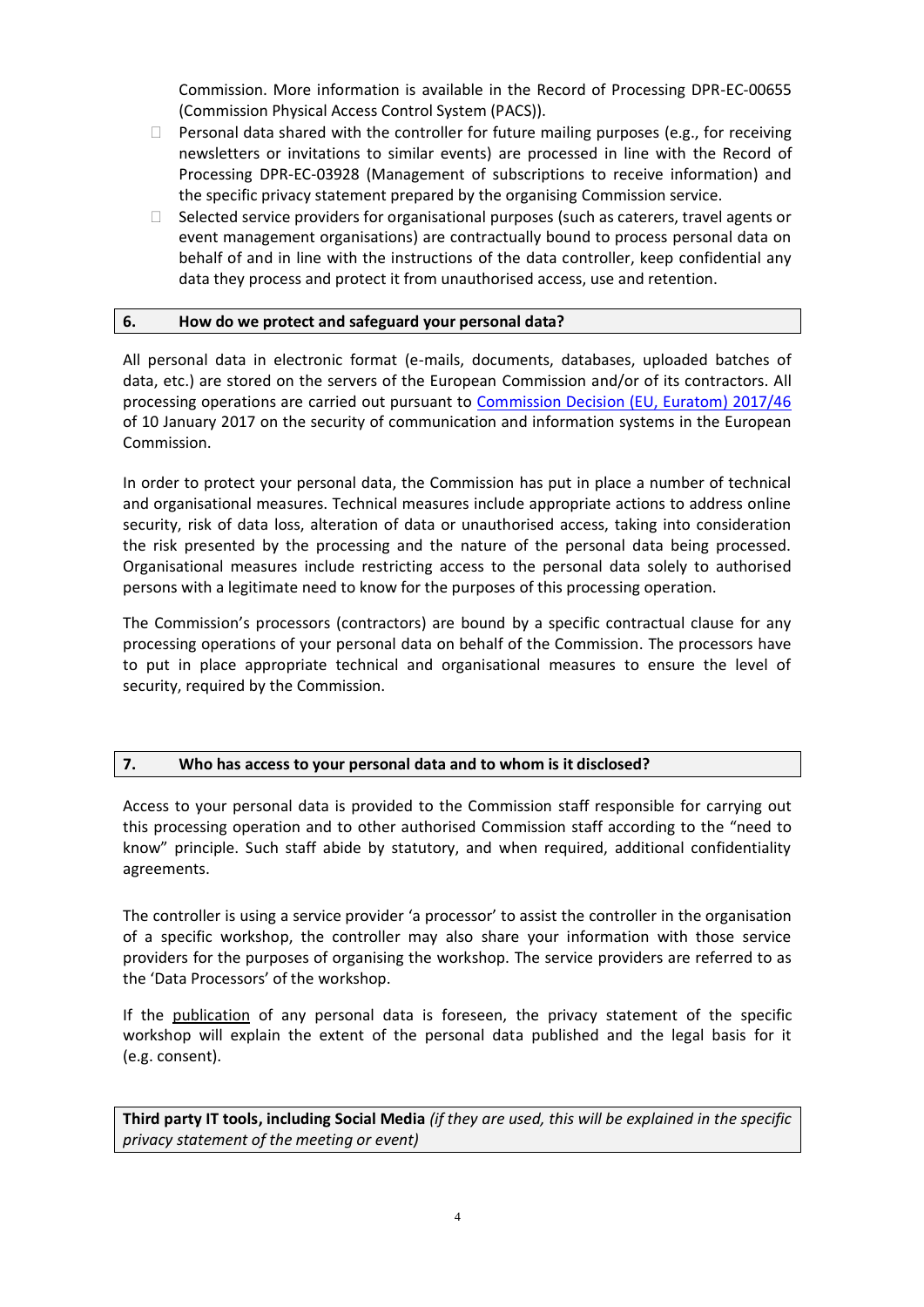We may use third party IT tools to inform about and promote the workshop through widely used communication channels, including the social media. For detailed information about the use of social media by the European Commission, see the Record of Processing DPR-EC-00073 (Social Media Use by the European Commission).

In order to protect your privacy, our use of third party IT tools to connect to those services does not set cookies when our website pages are loaded on your computer (or other devices), nor are you immediately redirected to those social media or other websites. Only in the event that you click on a button or "play" on a video to watch it, a cookie of the social media company concerned will be installed on your device. If you do not click on any social media buttons or videos, no cookies will be installed on your device by third parties.

In order to view such third-party content on our websites, a message will alert you that you need to accept those third parties' specific Terms and Conditions, including their cookie policies, over which the Commission has no control.

We recommend that users carefully read the relevant privacy policies of the social media tools used. These explain each company's policy of personal data collection and further processing, their use of data, users' rights and the ways in which users can protect their privacy when using those services.

The use of a third party IT tool does not in any way imply that the European Commission endorses them or their privacy policies. In the event that one or more third party IT tools are occasionally unavailable, we accept no responsibility for lack of service due to their downtime.

#### **8. What are your rights and how can you exercise them?**

You have specific rights as a 'data subject' under Chapter III (Articles 14-25) of Regulation (EU) 2018/1725, in particular the right to access, your personal data and to rectify them in case your personal data are inaccurate or incomplete. Where applicable, you have the right to erase your personal data, to restrict the processing of your personal data, to object to the processing, and the right to data portability.

You have the right to object to the processing of your personal data, which is lawfully carried out pursuant to Article 5(1)(a) of Regulation (EU) 2018/1725 on grounds relating to your particular situation.

The European Commission will ensure that the data subjects can exercise their right to object to processing whenever possible by the organisers of the workshop (for example, on the spot by indicating a non-web streamed seat if requested; or ex-post, by deleting a specific sequence from the online video/voice recording).

To the extent you consented to the publication of some of your personal data, you can withdraw your consent at any time by notifying the Data Controller. The withdrawal will not affect the lawfulness of the processing carried out before you have withdrawn the consent.

You can exercise your rights by contacting the data controller, or in case of conflict the Data Protection Officer. If necessary, you can also address the European Data Protection Supervisor. Their contact information is given under Heading 9 below.

Where you wish to exercise your rights in the context of one or several specific processing operations, please provide their description (i.e. their Record reference(s) as specified under Heading 10 below) in your request.